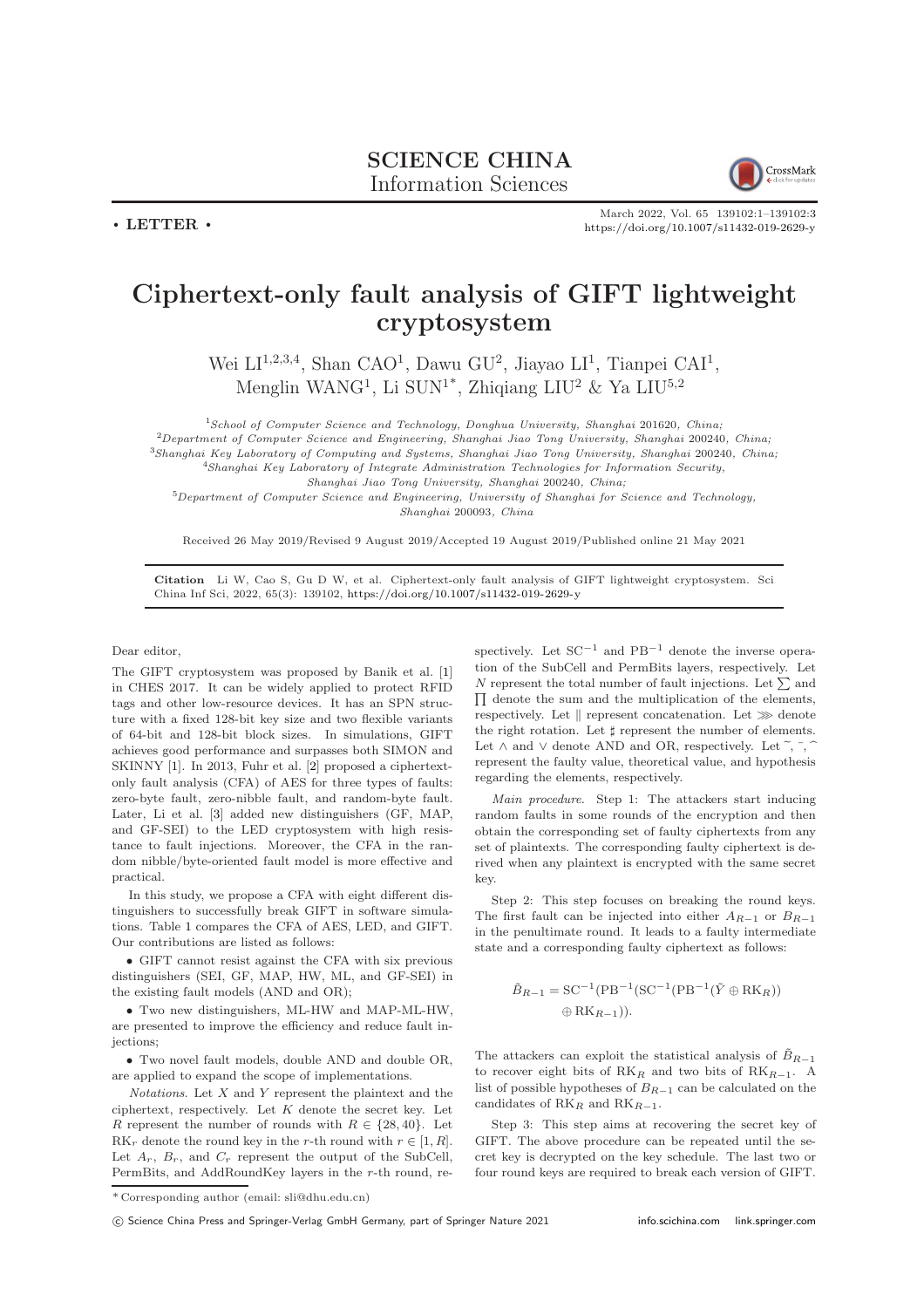<span id="page-1-0"></span>

|               | Cipher            |            |                          |           |            |           |
|---------------|-------------------|------------|--------------------------|-----------|------------|-----------|
| Distinguisher | AES-128-128       | LED-64-128 | GIFT-128-128/GIFT-64-128 |           |            |           |
|               | <b>AND</b>        | <b>AND</b> | <b>AND</b>               | <b>OR</b> | Double AND | Double OR |
| <b>SEI</b>    | 320               | 560        | 360/172                  | 368/204   | 168/88     | 168/100   |
| <b>GF</b>     | $\hspace{0.05cm}$ | 480        | 456/252                  | 408/256   | 216/108    | 144/92    |
| MAP           | $\hspace{0.05cm}$ | 304        | 256/160                  | 264/152   | 112/52     | 104/64    |
| <b>HW</b>     | 288               | 312        | 256/144                  | 224/140   | 96/52      | 104/64    |
| МL            | 224               | 320        | 232/132                  | 304/148   | 88/64      | 112/60    |
| GF-SEI        | $\sim$            | 424        | 352/204                  | 344/184   | 280/136    | 336/140   |
| $ML$ - $HW$   | $\sim$            | $\sim$     | 200/128                  | 224/128   | 80/48      | 96/52     |
| MAP-ML-HW     | $-$               | $\sim$     | 192/108                  | 216/124   | 72/36      | 80/56     |

Table 1 Comparison of fault injections to recover the last round key of AES, LED and GIFT

For GIFT-64-128,

 $RK_R||RK_{R-1}||RK_{R-2}||RK_{R-3}$ 

$$
= (k_7 \gg 12||k_6 \gg 8)||(k_5 \gg 12||k_4 \gg 8)
$$

$$
||(k_3 \gg 12||k_2 \gg 8)||(k_1 \gg 12||k_0 \gg 8).
$$

For GIFT-128-128,

 $RK_R||RK_{R-1}$ 

$$
= (k_3 \gg 4||k_2 \gg 8||k_7 \gg 2||k_6 \gg 12)
$$

 $||(k_1 \gg 4||k_0 \gg 8||k_5 \gg 2||k_4 \gg 12).$ 

Thus, the attackers depend on values of  $k_0$ ,  $k_1$ ,  $k_2$ ,  $k_3$ ,  $k_4$ ,  $k_5$ ,  $k_6$ , and  $k_7$  to deduce secret key K.

Fault model. We propose two new fault models, double AND and double OR, in the ciphertext-only fault analysis. These two fault models can be implemented in hardware applications by careful glitch injections to the clock line [\[4\]](#page-2-4). The above four fault models are described as follows:

$$
\left\{ \begin{aligned} &\text{AND}: \qquad &\tilde{B}^i_{r-1,j} = B^i_{r-1,j} \wedge e_1, \\ &\text{OR}: \qquad &\tilde{B}^i_{r-1,j} = B^i_{r-1,j} \vee e_1, \\ &\text{double AND}: \quad &\tilde{B}^i_{r-1,j} = B^i_{r-1,j} \wedge e_1 \wedge e_2, \\ &\text{double OR}: \qquad &\tilde{B}^i_{r-1,j} = B^i_{r-1,j} \vee e_1 \vee e_2, \end{aligned} \right.
$$

where  $i$  denotes the  $i$ -th fault injection,  $j$  represents the  $j$ -th nibble,  $B_{r-1,j}^i$  denotes the *j*-th nibble of the PermBits layer in the  $(r-1)$ -th round,  $e_1$  and  $e_2$  represent random values of a nibble,  $i \geq 1$ ,  $r \in [1, R]$ ,  $e_1 \in [0, 15]$  and  $e_2 \in [0, 15]$ .

Distinguishers.

• Squared Euclidean imbalance (SEI) is an index to measure the distance from the unknown distribution to the uniform distribution [\[2\]](#page-2-2):

$$
SEI(R\hat{K}_r) = \sum_{b=0}^{15} \left( \frac{\sharp\{i|\hat{B}_{r-1,j}^i = b\}}{N} - \frac{1}{16} \right)^2.
$$

When  $SEI(R\hat{K}_r)$  is maximal, the corresponding hypothesis of  $RK<sub>r</sub>$  is correct.

• Goodness of fit (GF) is a measurement of how well the observed values and the theoretical values match. GF can test whether a sample meets a known distribution [\[3\]](#page-2-3).

$$
\begin{split} &\textrm{GF}(\textrm{R}\textrm{\^{K}}_{r})\\ &=\sum_{b=0}^{15}\frac{(\sharp\{i|\hat{B}_{r-1,j}^{i}=b\}-\sharp\{i|\bar{B}_{r-1,j}^{i}=b\})^{2}}{\sharp\{i|\bar{B}_{r-1,j}^{i}=b\}}. \end{split}
$$

When  $GF(R\hat{K}_r)$  has the minimum value, the corresponding hypothesis of  $\mathrm{RK}_r$  is correct.

• Maximum a posteriori (MAP) probability estimate is a method that estimates an unknown quantity, as a mode of the posterior distribution [\[3\]](#page-2-3).

$$
\text{MAP}(\hat{\text{R}\hat{\text{K}}}_r) = \frac{f(\Psi|\hat{\text{R}\hat{\text{K}}}_r) \cdot g(\hat{\text{R}\hat{\text{K}}}_r)}{\sum_{t=0}^{1023} f(\Psi|\hat{\text{R}\hat{\text{K}}}_r^t) \cdot g(\hat{\text{R}\hat{\text{K}}}_r^t)}
$$

,

where  $\Psi$  denotes the set of  $\hat{B}_{r-1,j}^i$ ,  $f(\Psi | \hat{R} \hat{K}_r)$  indicates the condition probability, and  $g(R\hat{K}_r)$  represents the prior probability distribution of  $\overline{RK}_r$ , respectively. When  $\text{MAP}(\hat{RK}_r)$ has the maximal value,  $R\hat{K}_r$  is the correct round key.

• Hamming weight (HW) calculates the Hamming distance between a binary string and a string of zero [\[2\]](#page-2-2).

$$
HW(R\hat{K}_r) = \frac{1}{N} \sum_{n=1}^{N} hw(\hat{B}_{r-1,j}^{i}),
$$

where  $hw(\hat{B}_{r-1,j}^i)$  denotes the Hamming weight of  $\hat{B}_{r-1,j}^i$ . For the fault models of AND (OR) and double AND (double OR), the attackers need to compute the minimum (maximum) of the Hamming weight to distinguish  $R\hat{K}_r$ .

• Maximum likelihood (ML) is an estimate of distribution parameters based on the samples from observations [\[2\]](#page-2-2).

ML(R
$$
\hat{K}_r
$$
) =  $\prod_{n=1}^{N} p(\tilde{B}_{r-1,j}^i = \hat{B}_{r-1,j}^i),$ 

where p represents the theoretical probability. If  $ML(R\hat{K}_r)$ is maximized, the round key is correct.

• Goodness of fit-square Euclidean imbalance (GF-SEI) is a double distinguisher that combines the advantages of a GF distinguisher and an SEI distinguisher [\[3\]](#page-2-3).

$$
\{\hat{\mathbf{R}\hat{\mathbf{K}}}_r|\mathbf{G}\mathbf{F}(\mathbf{R}\hat{\mathbf{K}}_r)\leqslant \chi^2_\alpha\},
$$

where  $\chi^2_{\alpha}$  represents the threshold in the upper percentile table of the chi-square distribution with precision  $\alpha$ . Only the correct  $RK_r$  can satisfy the GF distinguisher, which is not more than  $\chi^2_a$  and maximizes the value of SEI.

• Maximum likelihood-hamming weight (ML-HW) is our proposed double distinguisher that connects an ML distinguisher and an HW distinguisher. The correct round key satisfies both the maximum likelihood and the minimum (maximum) Hamming weight.

## $\{R\hat{K}_r | ML(R\hat{K}_r) \geq \theta\},\$

where  $\theta$  denotes the probability that satisfies a certain standard. For a series of fault models of AND (OR) and double AND (double OR), the attackers need to compute the minimum (maximum) of the Hamming weight to distinguish  $R\hat{K}_r$ , respectively.